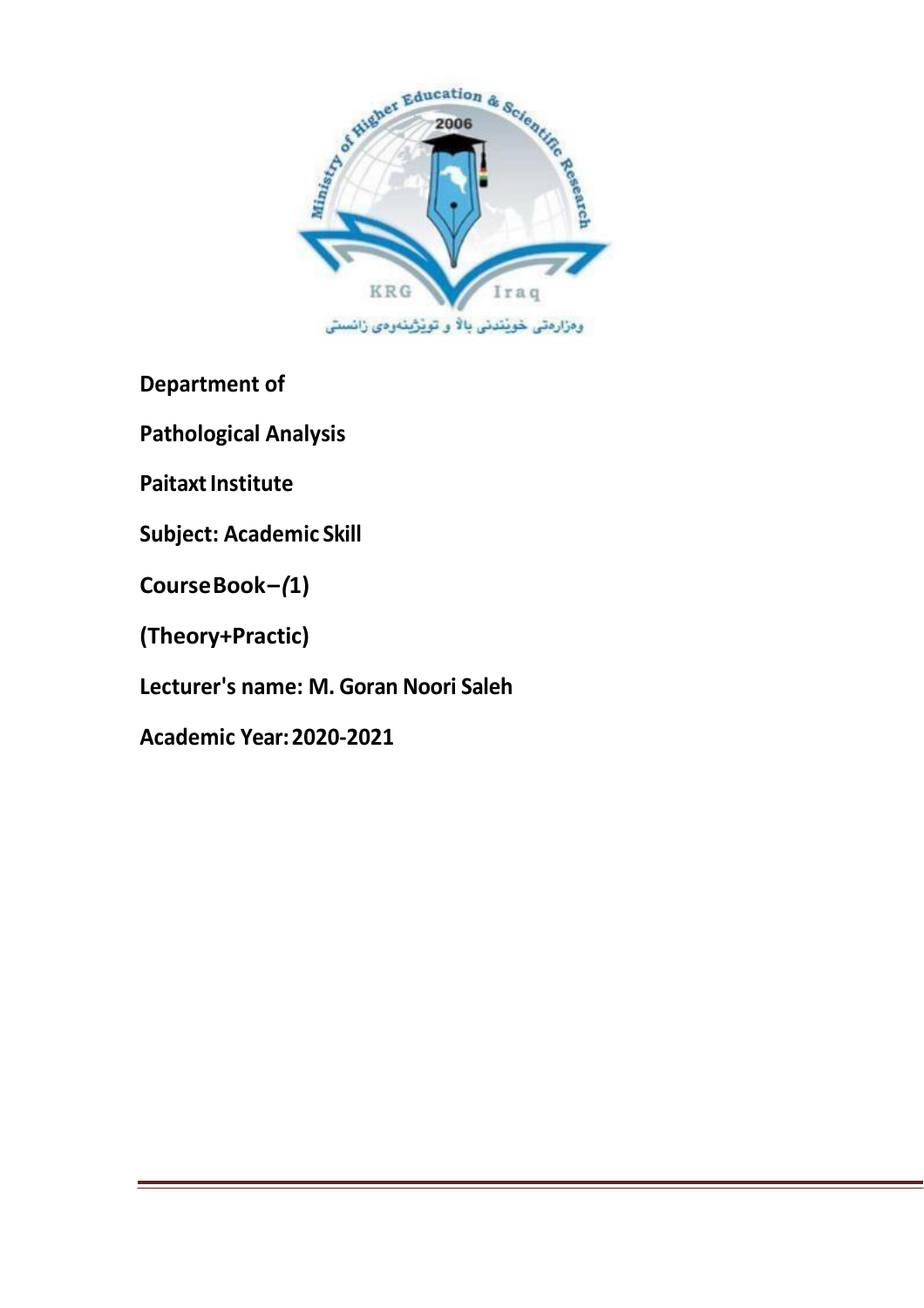### **Course Book**

| 1. Course name              | <b>Academic Skills</b>                                   |  |
|-----------------------------|----------------------------------------------------------|--|
| 2. Lecturer in charge       | M. Goran                                                 |  |
| 3. Department/ College      | Pathological Analysis / Paitaxt Institute                |  |
| 4. Contact                  | e-mailTel: goran.saleh@pti.edu.krd                       |  |
|                             | 009647504778877                                          |  |
|                             |                                                          |  |
| 5. Time (in hours) per week | For example Theory: 1                                    |  |
|                             | <b>Practical: 1</b>                                      |  |
| 6. Office hours             | 2                                                        |  |
| 7. Course code              |                                                          |  |
| 8. Teacher's academic       | Degrees:                                                 |  |
| profile                     | I am an Medical Microbiologist professional withan M.A.  |  |
|                             | degree from the University of Hawler medical University, |  |
|                             | in the Iraq                                              |  |
|                             |                                                          |  |
|                             |                                                          |  |
|                             |                                                          |  |
| 9. Keywords                 |                                                          |  |
|                             |                                                          |  |

#### **10. Courseoverview:**

The aim of this course is to make the students discuss and have debate academically. This

will assist them to have group discussion in and outside the classroom. Students usuallyfind

it difficult to talk and use academic words in their talks. Therefore, this subject is anattempt

to help them overcome the problem giving a talk and having discussions.

### **11. Course objective:**

1. Students will be able to give and present seminars and presentations with and

without power-point.

- **2.** Students will be able to open group discussion and have debate in academicways.
- **3.** Students will be able to think critically and give constructive feedback and

comments

# **4. 12. Student's obligation**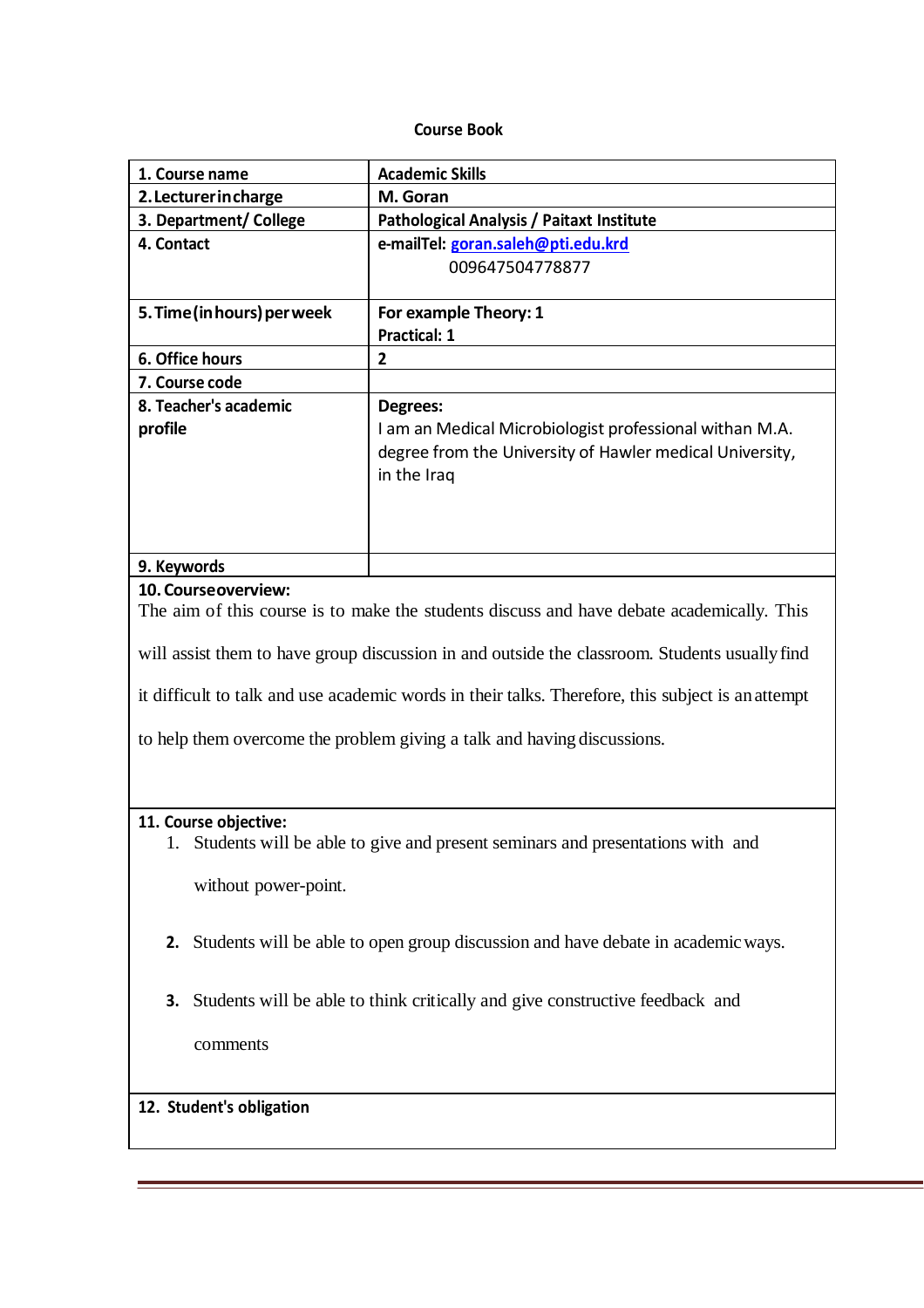- The students have to attend the lectures three hours aweek.
- Students have to give presentations and present seminars on various topics.
- Students have to read 15 short stories and each week some students narrate their stories to the whole class and students have to comment on it.
- Students have also to translate two short stories.
- Each student has to present at least two seminars on different topics.

**13. Forms of teaching** Powerpoint, datashow projector, speakers, handouts,

## **14. Assessmentscheme**

Daily participation: 25

Reports with references: 25

Seminars and Presentations: 25

## **15. Student learning outcome:**

**1.** Students will be able to understand the types of presentations and seminars.

**2.** Students will be able to listen and understand short videos and make comments on them.

**3.** They also will be able to debate academically.

# **16. Course Reading List and References:**

Rau, G. ( 2002) *Mapping the Origins Debate: Six Models of the Beginning of Everything*. IVP Academic.

Kolpf, D. M. (1979) *Academic debate: Practicing argumentative theory*. Morton Pub.

Snowball, D. ( 1994)*Theory and practice in academic debate: A referenceguide.*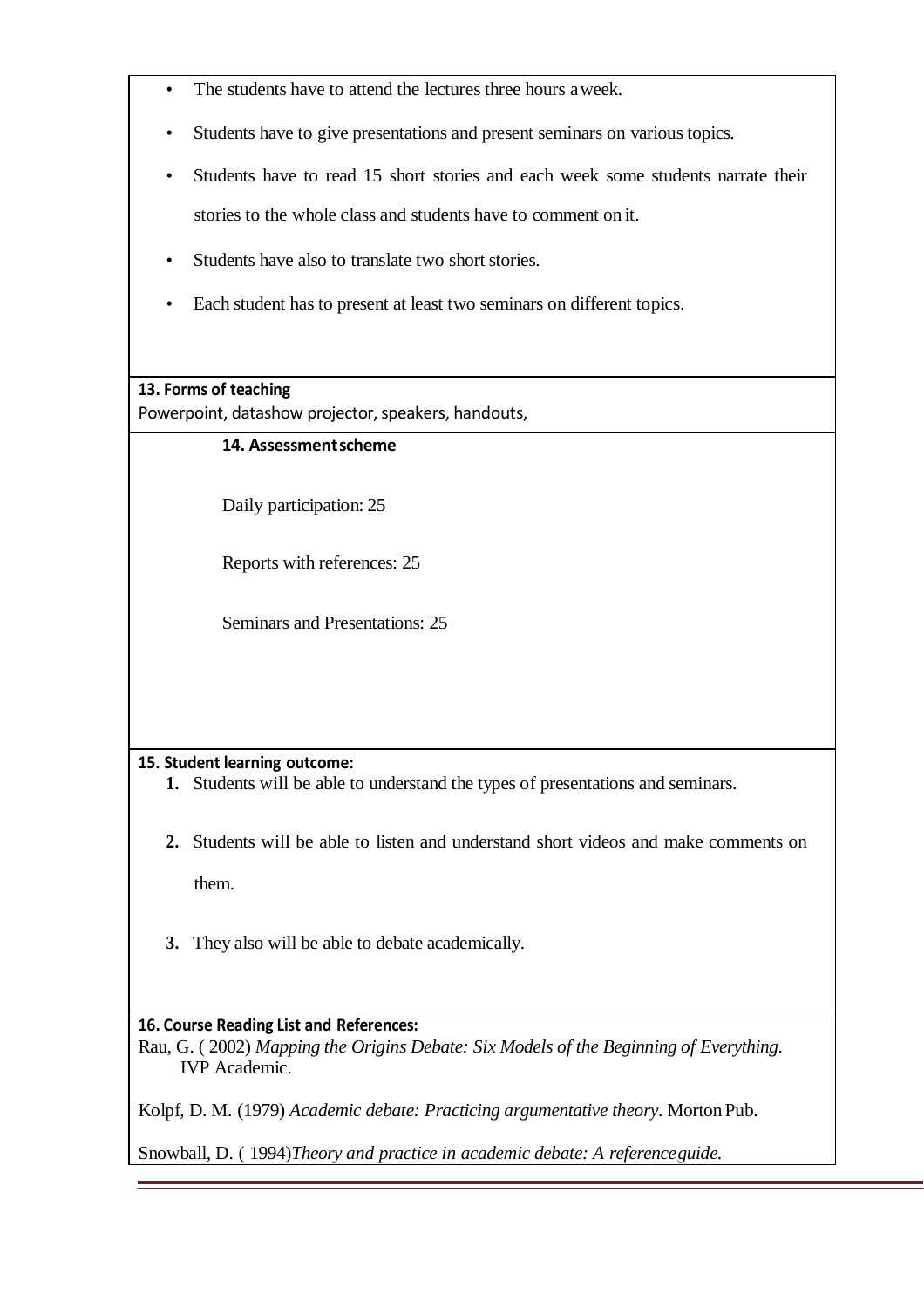Augustana College.

Hill, B. & Leeman, R. ( 1996) *The Art and Practice of Argumentation andDebate*. McGraw-Hill Humanities/Social Sciences/Languages.

| 17. The Topics:                                                 | Lecturer's name    |
|-----------------------------------------------------------------|--------------------|
| Week one and two                                                | Ihsan Saber Shafiq |
| Introduction to academic debate<br>$\bullet$                    |                    |
| What is debate?<br>$\bullet$                                    |                    |
| How to introduce yourself?<br>٠                                 |                    |
| Is it important to know your classmates?<br>٠                   |                    |
|                                                                 |                    |
| Week three and four                                             |                    |
| how to talk about your daily life routine?<br>$\bullet$         |                    |
| What is our daily life routine like? Why it is so?<br>$\bullet$ |                    |
| What would you like to change about your daily<br>$\bullet$     |                    |
| life routine?                                                   |                    |
| What do you like most about it?<br>$\bullet$                    |                    |
| Watching videos and making comments.                            |                    |
|                                                                 |                    |
| Week five and six:                                              |                    |
| Talk about family?                                              |                    |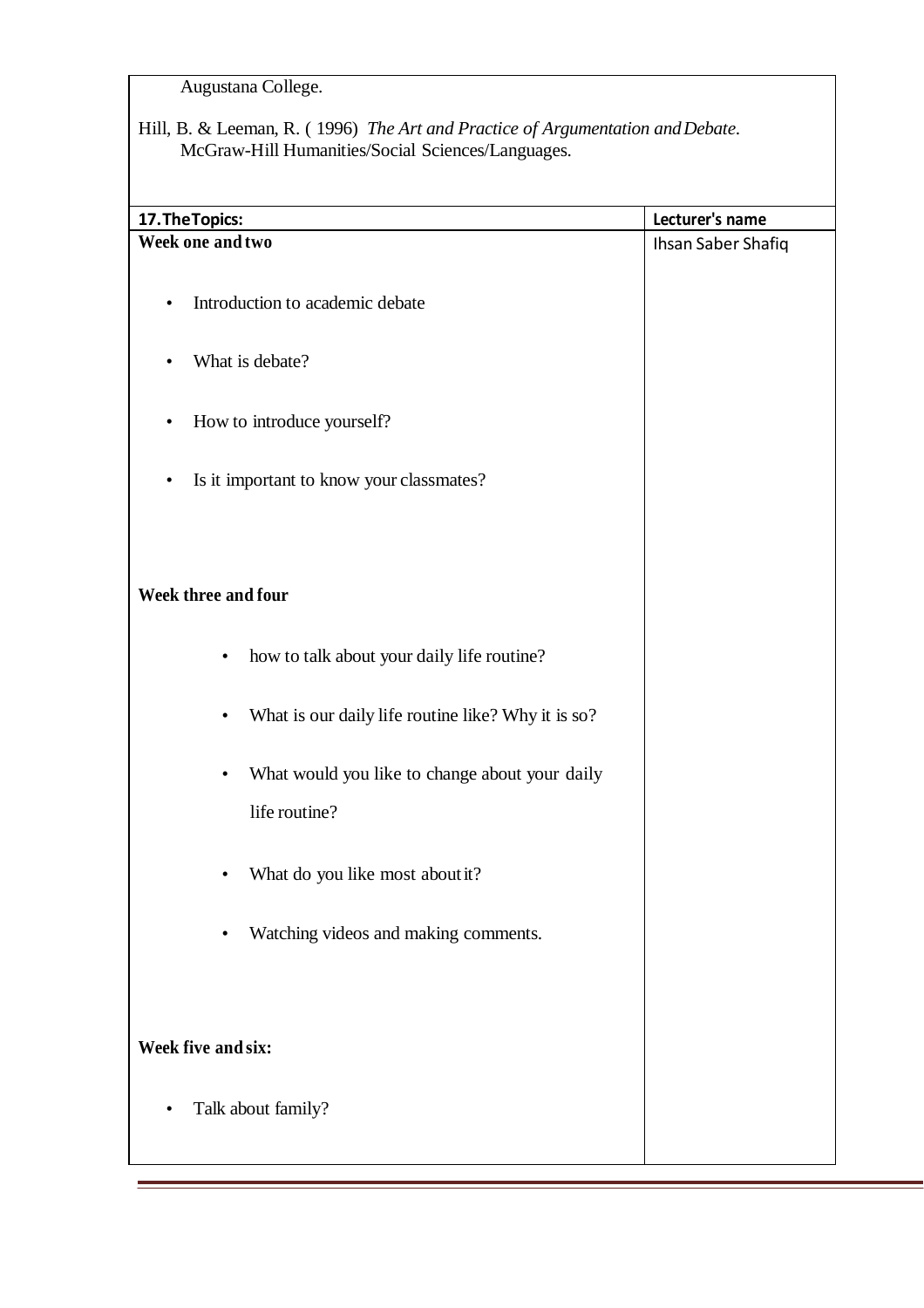| $\bullet$ | An only child vs big family?                           |  |
|-----------|--------------------------------------------------------|--|
| ٠         | What do you like most about your family?               |  |
| ٠         | What is the best age at which to you get married? Why? |  |
| ٠         | Watching videos and making comments                    |  |
| ٠         | Students have to narrate a story that he/she has read. |  |
|           |                                                        |  |
|           | Week seven and eight                                   |  |
| ٠         | talk about personality                                 |  |
|           | describing someone                                     |  |
|           | What is a friend?                                      |  |
| ٠         | How do you keep in touch with a friend?                |  |
| ٠         | How many close friends do you have?                    |  |
|           | What is your best friend like?                         |  |
| ٠         | Do you have any long distance friends?                 |  |
| ٠         | How do you keep in touch with your long-distance       |  |
|           | friends?                                               |  |
|           | What things should friends never do?                   |  |
| ٠         | Watching videos and making comments.                   |  |
|           |                                                        |  |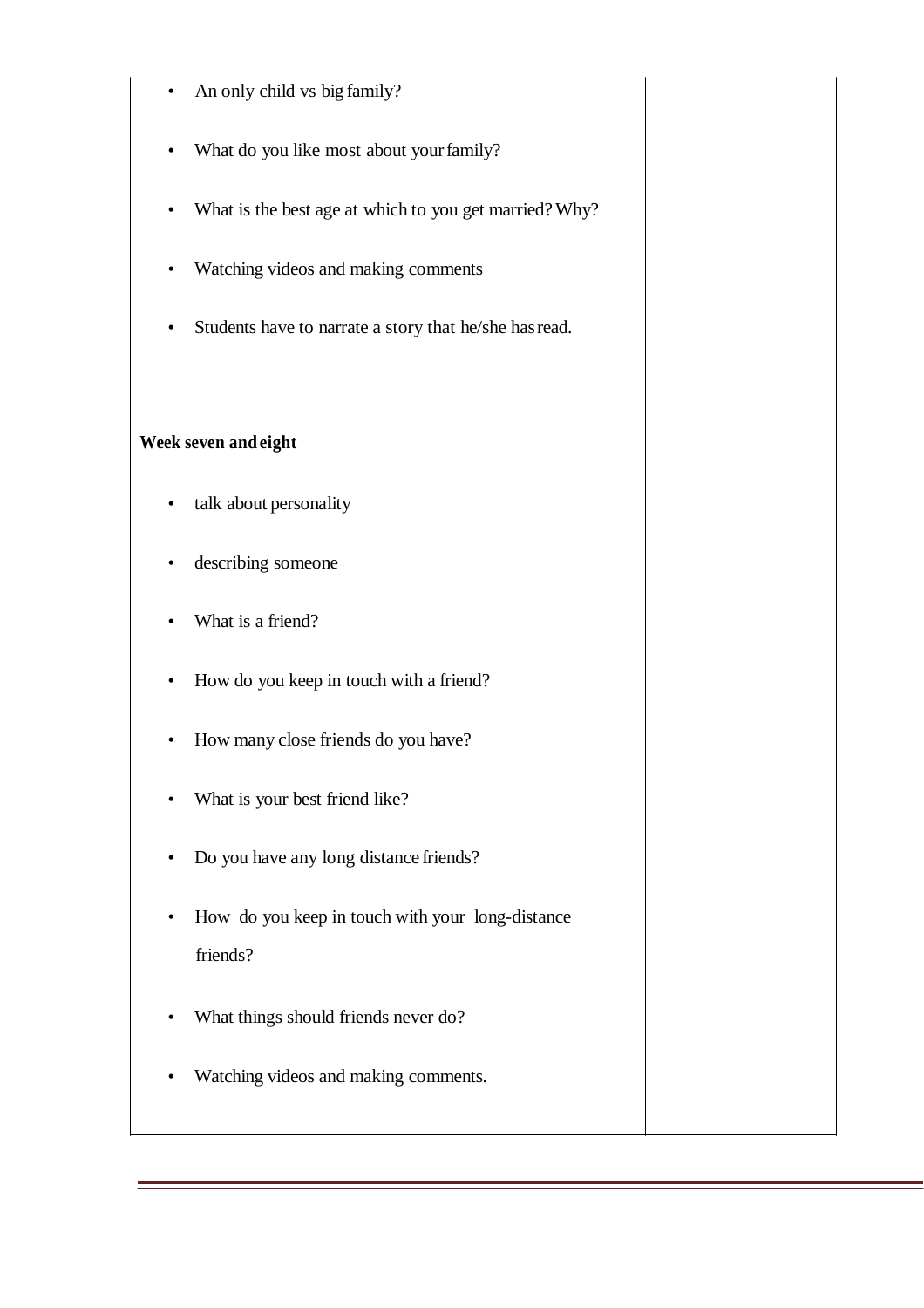| $\bullet$               | Students have to narrate a story that he/she has read.                |  |
|-------------------------|-----------------------------------------------------------------------|--|
| Week nine and ten:      |                                                                       |  |
| $\bullet$               | Weather                                                               |  |
|                         | Weather words                                                         |  |
| ٠                       | Summer is the best season of the year.                                |  |
| $\bullet$               | What comes to mind when you hear the word<br>'weather'?               |  |
| $\bullet$               | Why is it important to know future weather<br>conditions in advanced? |  |
| ٠                       | Where do you get your weather information?                            |  |
| $\bullet$               | Watching videos and making comments.                                  |  |
| $\bullet$               | Students have to narrate a story that he/she has<br>read.             |  |
|                         |                                                                       |  |
| Week eleven and twelve: |                                                                       |  |
| $\bullet$               | Jobs                                                                  |  |
| $\bullet$               | How to talk about jobs?                                               |  |
|                         | What do you think is the best job?                                    |  |
|                         | What do you think is the worst job?                                   |  |

**Contract Contract Contract**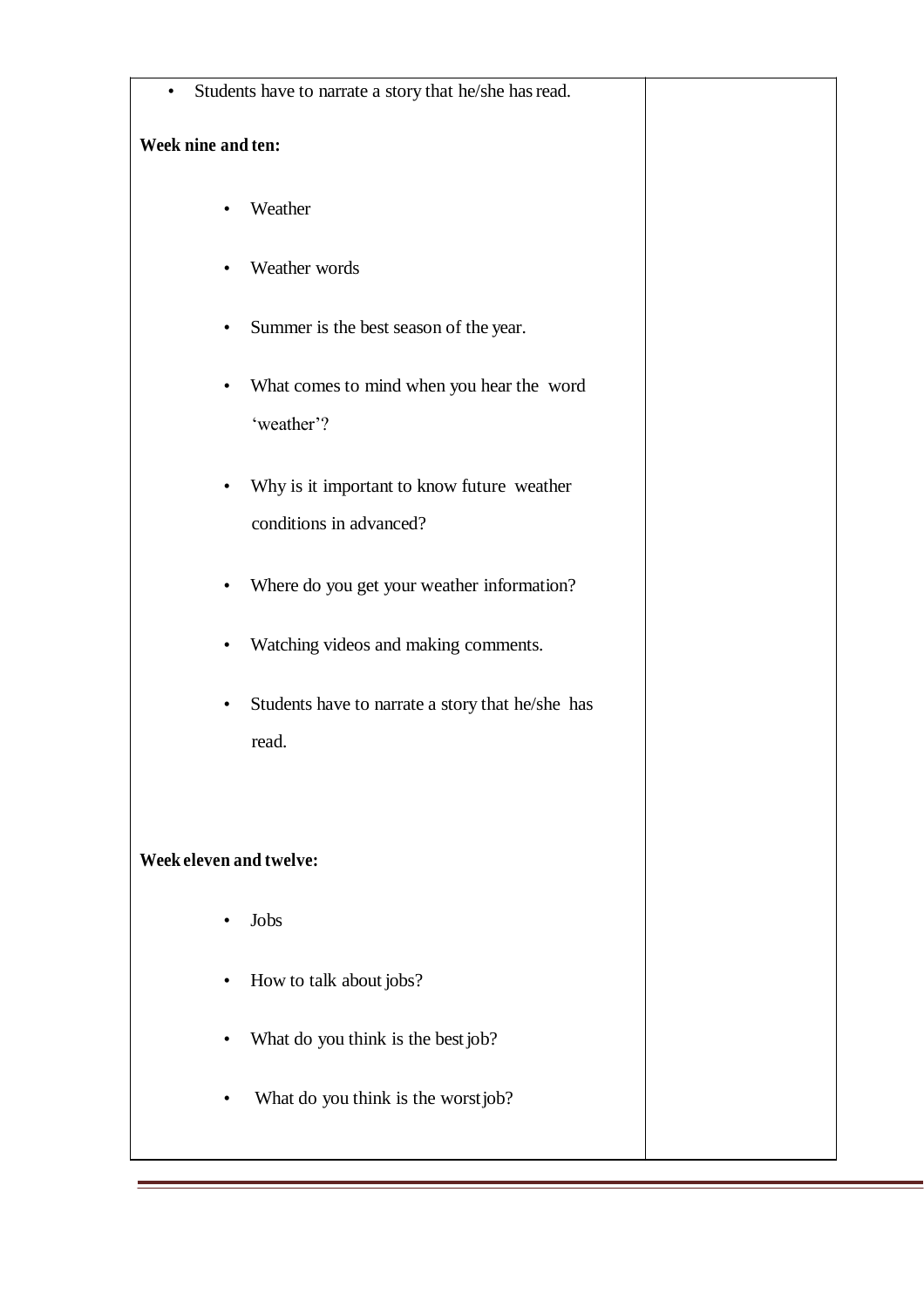| What are some common jobs for men in our<br>$\bullet$<br>country?<br>What are some common jobs for women in our<br>٠<br>country?<br>Watching videos and making comments.<br>$\bullet$<br>Students have to narrate a story that he/she has<br>$\bullet$<br>read.<br>Week thirteen and fourteen:<br>What is seminar?<br>٠<br>What is presentation?<br>٠<br>How to present seminar and presentation?<br>$\bullet$<br>Students present seminar and presentations<br>$\bullet$<br>Watching videos and making comments.<br>Students have to narrate a story that he/she has read.<br>$\bullet$<br>Week: fifteen and sixteen:<br>Students present seminar and presentations<br>$\bullet$<br>Narrating stories and giving comments on classmates'<br>٠<br>stories.<br>Watching videos and making comments.<br>$\bullet$ |  |
|-----------------------------------------------------------------------------------------------------------------------------------------------------------------------------------------------------------------------------------------------------------------------------------------------------------------------------------------------------------------------------------------------------------------------------------------------------------------------------------------------------------------------------------------------------------------------------------------------------------------------------------------------------------------------------------------------------------------------------------------------------------------------------------------------------------------|--|
|                                                                                                                                                                                                                                                                                                                                                                                                                                                                                                                                                                                                                                                                                                                                                                                                                 |  |
|                                                                                                                                                                                                                                                                                                                                                                                                                                                                                                                                                                                                                                                                                                                                                                                                                 |  |
|                                                                                                                                                                                                                                                                                                                                                                                                                                                                                                                                                                                                                                                                                                                                                                                                                 |  |
|                                                                                                                                                                                                                                                                                                                                                                                                                                                                                                                                                                                                                                                                                                                                                                                                                 |  |
|                                                                                                                                                                                                                                                                                                                                                                                                                                                                                                                                                                                                                                                                                                                                                                                                                 |  |
|                                                                                                                                                                                                                                                                                                                                                                                                                                                                                                                                                                                                                                                                                                                                                                                                                 |  |
|                                                                                                                                                                                                                                                                                                                                                                                                                                                                                                                                                                                                                                                                                                                                                                                                                 |  |
|                                                                                                                                                                                                                                                                                                                                                                                                                                                                                                                                                                                                                                                                                                                                                                                                                 |  |
|                                                                                                                                                                                                                                                                                                                                                                                                                                                                                                                                                                                                                                                                                                                                                                                                                 |  |
|                                                                                                                                                                                                                                                                                                                                                                                                                                                                                                                                                                                                                                                                                                                                                                                                                 |  |
|                                                                                                                                                                                                                                                                                                                                                                                                                                                                                                                                                                                                                                                                                                                                                                                                                 |  |
|                                                                                                                                                                                                                                                                                                                                                                                                                                                                                                                                                                                                                                                                                                                                                                                                                 |  |
|                                                                                                                                                                                                                                                                                                                                                                                                                                                                                                                                                                                                                                                                                                                                                                                                                 |  |
|                                                                                                                                                                                                                                                                                                                                                                                                                                                                                                                                                                                                                                                                                                                                                                                                                 |  |
|                                                                                                                                                                                                                                                                                                                                                                                                                                                                                                                                                                                                                                                                                                                                                                                                                 |  |
|                                                                                                                                                                                                                                                                                                                                                                                                                                                                                                                                                                                                                                                                                                                                                                                                                 |  |
|                                                                                                                                                                                                                                                                                                                                                                                                                                                                                                                                                                                                                                                                                                                                                                                                                 |  |
|                                                                                                                                                                                                                                                                                                                                                                                                                                                                                                                                                                                                                                                                                                                                                                                                                 |  |
|                                                                                                                                                                                                                                                                                                                                                                                                                                                                                                                                                                                                                                                                                                                                                                                                                 |  |
|                                                                                                                                                                                                                                                                                                                                                                                                                                                                                                                                                                                                                                                                                                                                                                                                                 |  |
|                                                                                                                                                                                                                                                                                                                                                                                                                                                                                                                                                                                                                                                                                                                                                                                                                 |  |
|                                                                                                                                                                                                                                                                                                                                                                                                                                                                                                                                                                                                                                                                                                                                                                                                                 |  |
|                                                                                                                                                                                                                                                                                                                                                                                                                                                                                                                                                                                                                                                                                                                                                                                                                 |  |
|                                                                                                                                                                                                                                                                                                                                                                                                                                                                                                                                                                                                                                                                                                                                                                                                                 |  |
|                                                                                                                                                                                                                                                                                                                                                                                                                                                                                                                                                                                                                                                                                                                                                                                                                 |  |
|                                                                                                                                                                                                                                                                                                                                                                                                                                                                                                                                                                                                                                                                                                                                                                                                                 |  |
|                                                                                                                                                                                                                                                                                                                                                                                                                                                                                                                                                                                                                                                                                                                                                                                                                 |  |
|                                                                                                                                                                                                                                                                                                                                                                                                                                                                                                                                                                                                                                                                                                                                                                                                                 |  |
|                                                                                                                                                                                                                                                                                                                                                                                                                                                                                                                                                                                                                                                                                                                                                                                                                 |  |
|                                                                                                                                                                                                                                                                                                                                                                                                                                                                                                                                                                                                                                                                                                                                                                                                                 |  |
|                                                                                                                                                                                                                                                                                                                                                                                                                                                                                                                                                                                                                                                                                                                                                                                                                 |  |
|                                                                                                                                                                                                                                                                                                                                                                                                                                                                                                                                                                                                                                                                                                                                                                                                                 |  |
|                                                                                                                                                                                                                                                                                                                                                                                                                                                                                                                                                                                                                                                                                                                                                                                                                 |  |
|                                                                                                                                                                                                                                                                                                                                                                                                                                                                                                                                                                                                                                                                                                                                                                                                                 |  |
|                                                                                                                                                                                                                                                                                                                                                                                                                                                                                                                                                                                                                                                                                                                                                                                                                 |  |
|                                                                                                                                                                                                                                                                                                                                                                                                                                                                                                                                                                                                                                                                                                                                                                                                                 |  |
|                                                                                                                                                                                                                                                                                                                                                                                                                                                                                                                                                                                                                                                                                                                                                                                                                 |  |
|                                                                                                                                                                                                                                                                                                                                                                                                                                                                                                                                                                                                                                                                                                                                                                                                                 |  |
|                                                                                                                                                                                                                                                                                                                                                                                                                                                                                                                                                                                                                                                                                                                                                                                                                 |  |
|                                                                                                                                                                                                                                                                                                                                                                                                                                                                                                                                                                                                                                                                                                                                                                                                                 |  |

**Contract Contract Contract**